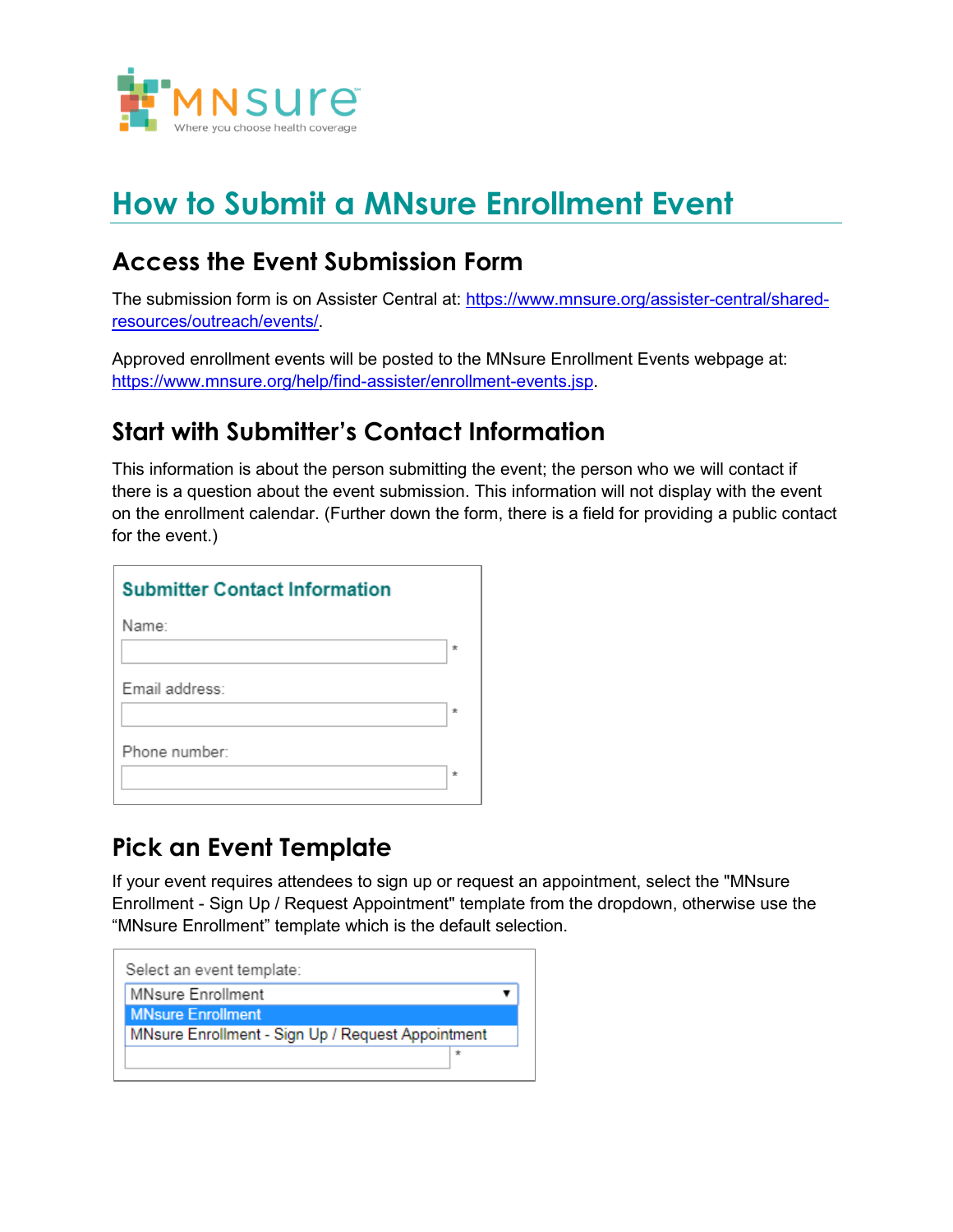If your event requires sign up, additional fields will be added to the form. See instructions below under Events Requiring Sign Up / Appointments.

#### **Create a Meaningful Title**

The title of your event should be short and contain your organization name or a derivative of that and the purpose of the event, such as:

- Walk-in enrollment day at Organization Name
- Introduction to MNsure at Organization Name
- Enrollment appointments at Organization Name
- Enrollment opportunity at Organization Name

Keep in mind your event will display with many other events on the calendar.

#### **Your Organization and Event Location and Phone Number**

Select your organization from the drop down menu. If you do not see your organization, email us at mnsure.outreach.mnsure@state.mn.us to add you to the list.

Add the event location and a phone number for consumers to call if they have questions about the event. This phone number will be published to the events calendar.

#### **Recurring Event Dates - Tip**

*How can an event be scheduled as "daily" but not include Saturday and Sunday?*

Pick "Weekly" and then "week" under Repeat and then check the days of the week the event is held.

| Repeat:<br>Weekly $\blacktriangledown$   every   week                                                                       |  |
|-----------------------------------------------------------------------------------------------------------------------------|--|
| on: □ Su □ Mo ■ Tu ■ We □ Th ■ Fr □ Sa<br>through October $\mathbf{v}$   12 $\mathbf{v}$   2018 $\mathbf{v}$   $\mathbf{v}$ |  |

#### **Event Details**

Select the event type, assister type(s) available at the event and the language(s) available at the event.

For the Event Contact, Web Link and Description fields: what you enter in these fields will display with the event on the published calendar.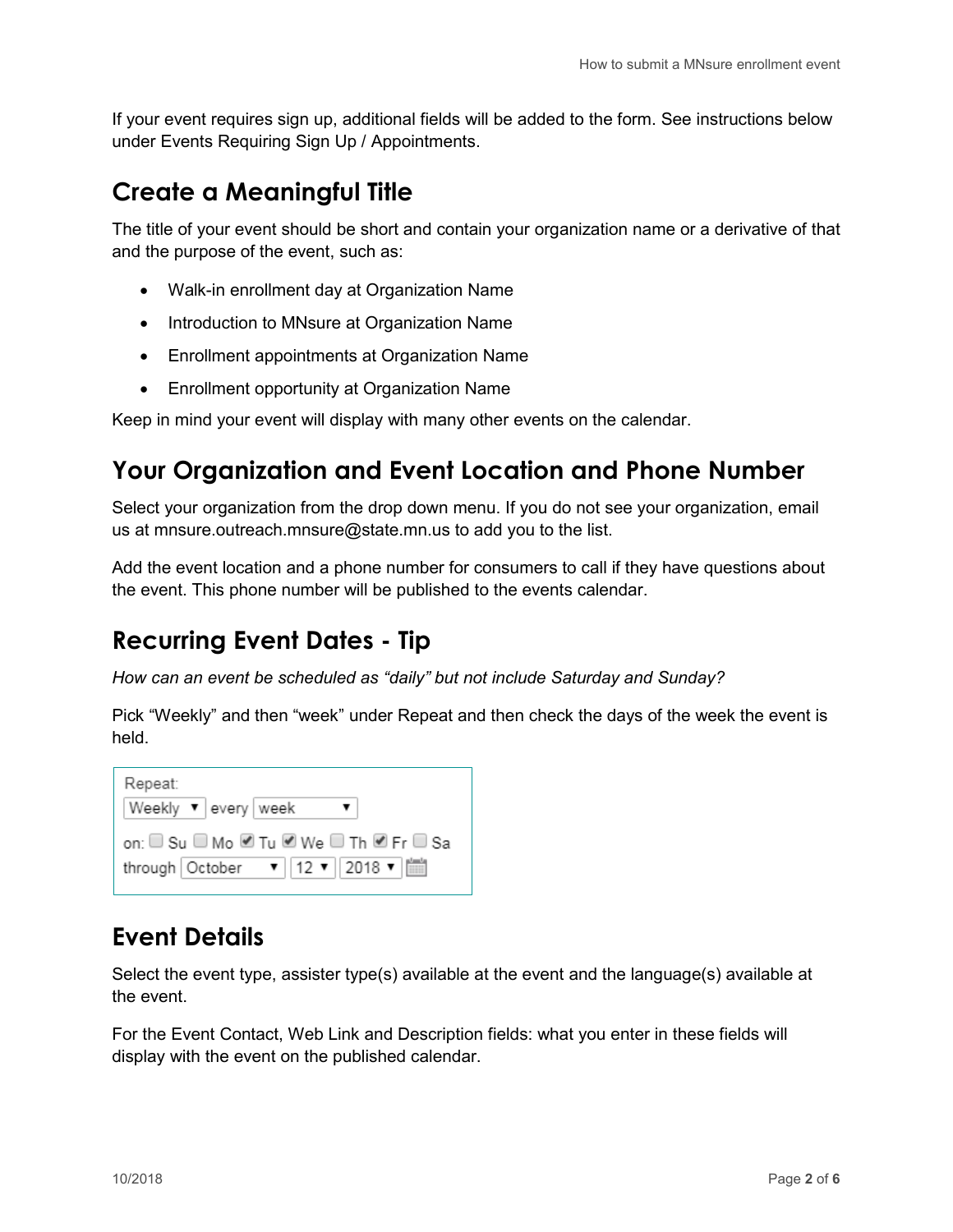### **For Events Requiring Sign Up / Appointments**

If your event requires users sign up and you selected the "MNsure Enrollment - Sign Up / Request Appointment" template, the following additional fields will be added to the form:

• **Select a registration form:** pick either "Basic Sign Up Form" or "Request an Appointment Form." The basic form is for events you want users to sign up for but they don't require an appointment.



- **Registration organizers:** Provide the email address of one or more organizers who will be notified when a person signs up or requests an appointment.
- **Registration success message:** Provide any messaging you would like to have accompany a successful registration.

### **Submit Your Event**

To submit your event, click the Next button.

You'll see a review screen showing the event information you entered on the form.

If everything looks good, click the Submit button. If you need to make edits, click the Back button (do not use your browser's back button).

### **Event Approval / Publishing**

After you submit an event, you will get a confirmation email sent to the submitter's email address you provided (under Submitter Contact Information).

We will make every effort to process your request within two business days. We may edit your submission to conform to our style guide (capitalization, spelling, phrasing, for example).

#### **For Events with Designated Event Organizers**

When an event that requires sign in / appointment is published to the MNsure Enrollment Events calendar, the event organizer(s) will get an introductory email that includes details of the event and links to an optional online space for managing and tracking attendees that sign up.

Event organizers will also get an email when someone registers their event.

People who sign up for an event will get a confirmation email that includes the event details and links to change and cancel registration.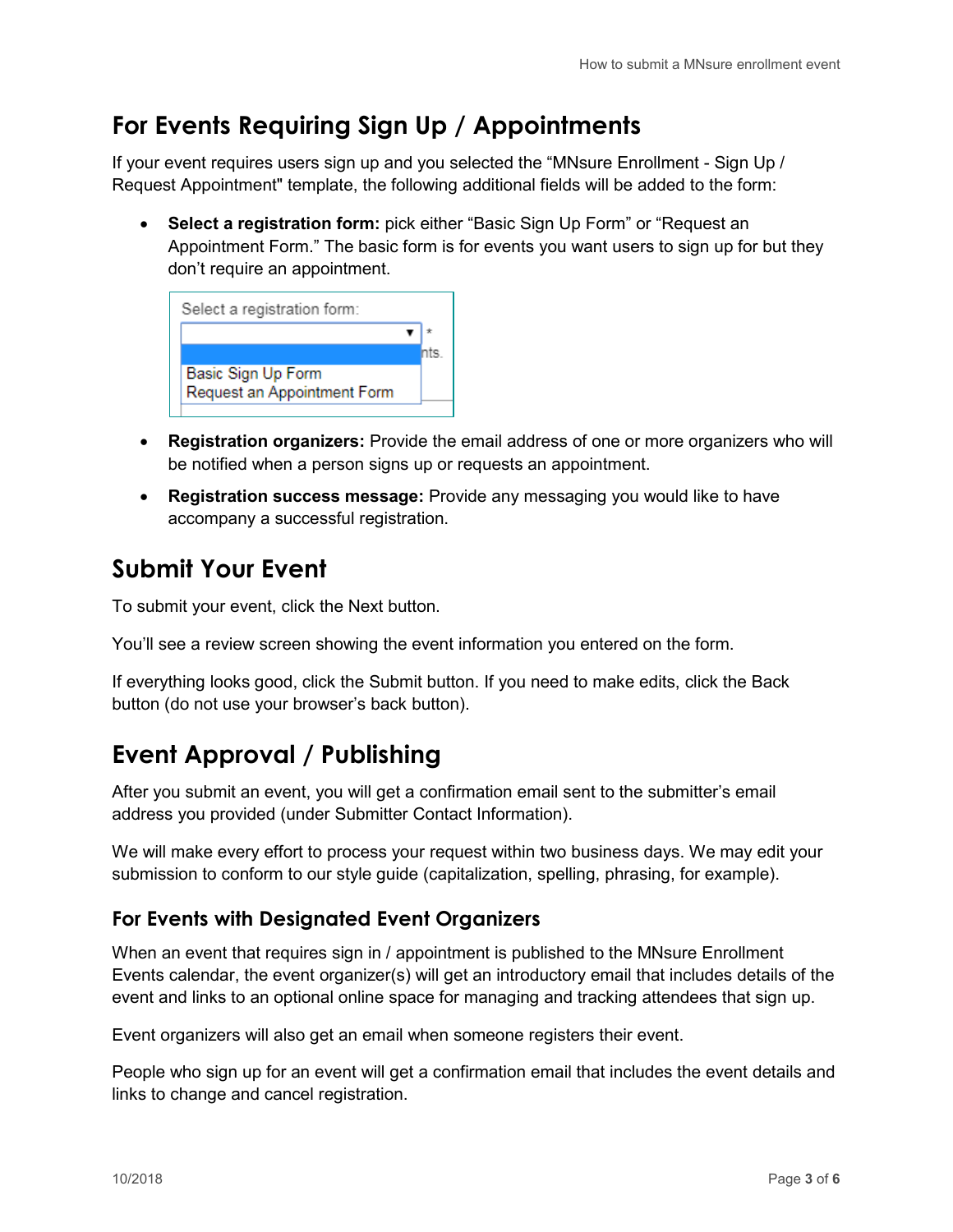#### **Manage and Track Your Events Online**

You can manage your events in one convenient location with an events management app you can access with a Facebook, Google or Live account.

To sign in click the My Events link at the top of the MNsure Enrollment Events Calendar.



You'll get a sign in page where you can sign in with an existing Google, Facebook or Microsoft Live account.

|                        | <b>MNSUre</b><br>Where you choose health coverage |                  |  |
|------------------------|---------------------------------------------------|------------------|--|
|                        | Sign In: Facebook                                 | 8+ Google - Live |  |
| <b>EVENT ATTENDEES</b> |                                                   |                  |  |

The event management app will display a list of your events. Click the Attendees button to see the list of people who have registered for a particular event.

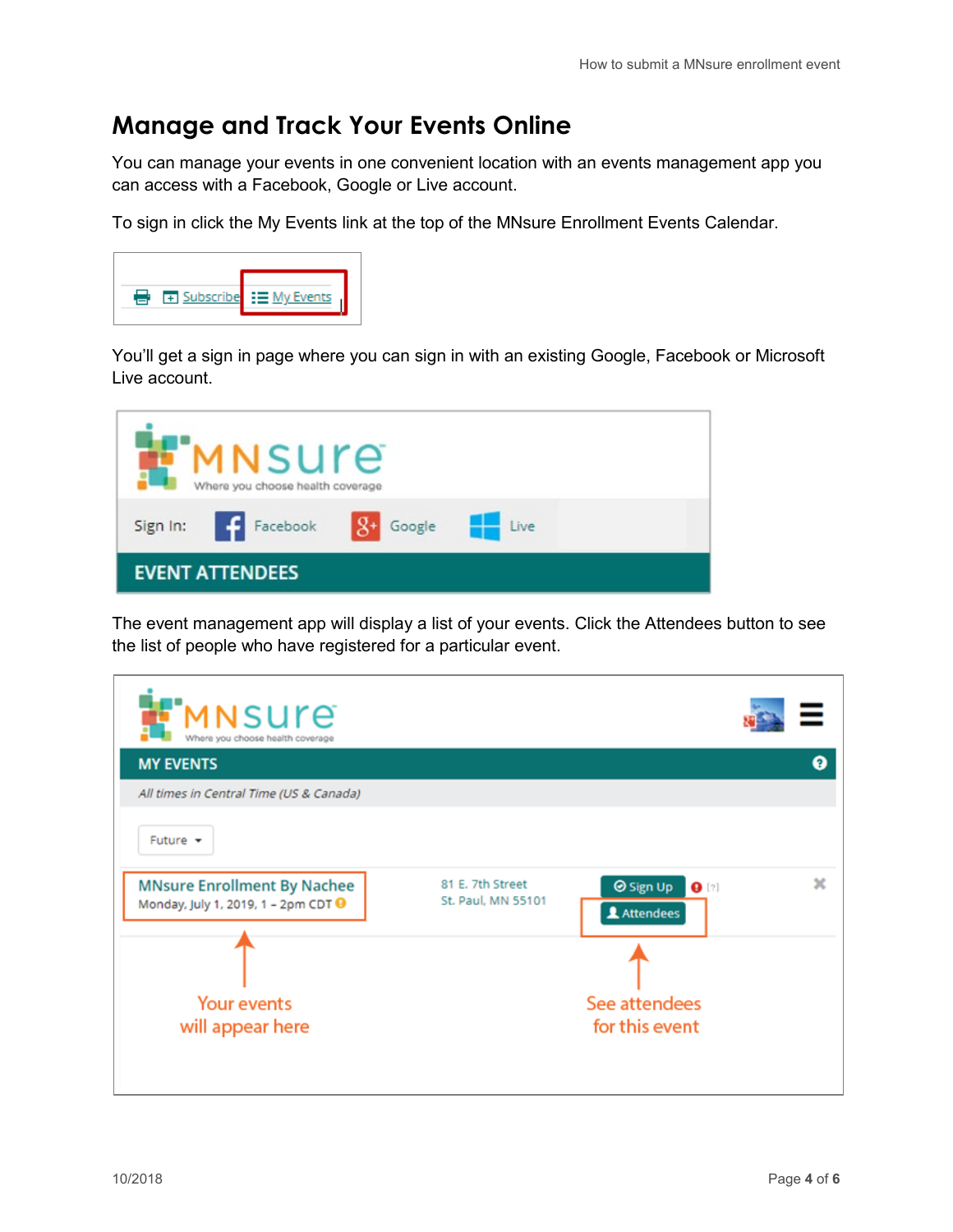On the attendees screen, you can manually add attendees, check attendees in to an event and also export a list of attendees. (The list will export as a csv file.)

| MNSUre<br>Where you choose health coverage<br><b>EVENT ATTENDEES</b>                                                                                                                                                                                               |                                                                              | 0                                                     |
|--------------------------------------------------------------------------------------------------------------------------------------------------------------------------------------------------------------------------------------------------------------------|------------------------------------------------------------------------------|-------------------------------------------------------|
| <b>MNsure Enrollment By Nachee</b><br>Monday, July 1, 2019, 1 - 2pm CDT<br>81 E. 7th Street<br>St. Paul. MN 55101<br>Calendar: MNsure Enrollment Events<br>Name or email<br>□ Hide checked in ■ Hide other status [?]<br>5 expected, 0 checked in, 5 remaining [2] | <b>Manually add attendees</b><br>$\sigma$ Refresh<br>$\pmb{\times}$<br>$[?]$ | <b>Export list of</b><br>attendees<br><b>土</b> Export |
| $\blacktriangleright$ Name / Email                                                                                                                                                                                                                                 | <b>Checked In</b>                                                            |                                                       |
| <b>Bob</b><br>name@state.mn.us                                                                                                                                                                                                                                     | – Attendees                                                                  |                                                       |
| <b>Christina Wessel</b><br>name@state.mn.us                                                                                                                                                                                                                        |                                                                              |                                                       |
| Jana Rasmussen<br>name@state.mn.us                                                                                                                                                                                                                                 |                                                                              |                                                       |
| John test<br>name@state.mn.us                                                                                                                                                                                                                                      |                                                                              |                                                       |
| Linda<br>name@state.mn.us                                                                                                                                                                                                                                          |                                                                              |                                                       |

To return to your list of events or access your account settings in the events management app, use the menu at the top of the screen.

| FMNSUre<br>Where you choose health coverage                                            | Ξ               |
|----------------------------------------------------------------------------------------|-----------------|
| <b>EVENT ATTENDEES</b>                                                                 | <b>MY VIEWS</b> |
| <b>MNsure Enrollment By Nachee</b>                                                     | <b>Events</b>   |
| Monday, July 1, 2019, 1 - 2pm CDT<br>81 E. 7th Street                                  | Calendars       |
| St. Paul, MN 55101<br>Calendar: MNsure Enrollment Events                               | <b>ACCOUNT</b>  |
| $\sigma$ Refresh [2]<br>$\pmb{\times}$<br>Name or email                                | <b>Settings</b> |
| □ Hide checked in ■ Hide other status [2]<br>3 expected, 0 checked in, 3 remaining [2] | <b>Sign Out</b> |